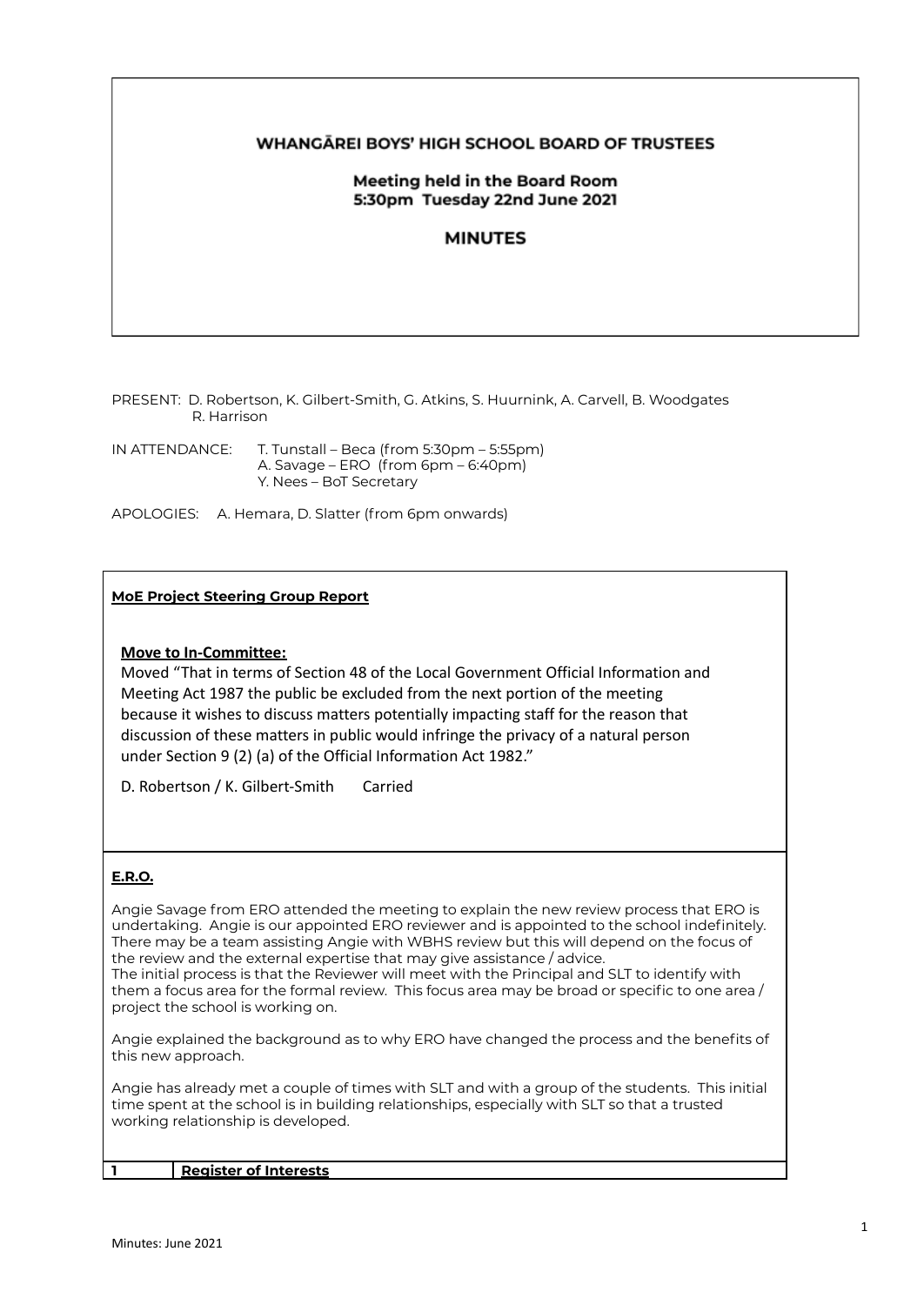|                | No Alterations                                                                                                                                                                                                                                                                                                                                                                                                                                                                                                                                       |
|----------------|------------------------------------------------------------------------------------------------------------------------------------------------------------------------------------------------------------------------------------------------------------------------------------------------------------------------------------------------------------------------------------------------------------------------------------------------------------------------------------------------------------------------------------------------------|
|                | <b>Annual Plan Review Schedule 2021</b><br>No Alterations                                                                                                                                                                                                                                                                                                                                                                                                                                                                                            |
| $\overline{2}$ | <b>Confirmation of Minutes</b><br>25 <sup>th</sup> May 2021                                                                                                                                                                                                                                                                                                                                                                                                                                                                                          |
|                | Approved via email<br>D Robertson / S. Huurnink<br>6 approval emails received<br>Moved to ratify the minute of 25 <sup>th</sup> May 2021 as per the email approval<br>D. Robertson / G. Atkins<br>all in favour<br>carried                                                                                                                                                                                                                                                                                                                           |
| 3              | <b>Matters Arising from Minutes of Last Meeting</b>                                                                                                                                                                                                                                                                                                                                                                                                                                                                                                  |
|                | No action list from previous minutes                                                                                                                                                                                                                                                                                                                                                                                                                                                                                                                 |
| 4              | Correspondence<br>Inwards<br>Kamo High School – Bus Proposal<br>$\bullet$<br>Moved to accept the Inwards Correspondence                                                                                                                                                                                                                                                                                                                                                                                                                              |
|                | D. Robertson / S. Huurnink all in favour carried                                                                                                                                                                                                                                                                                                                                                                                                                                                                                                     |
|                | Outwards<br>No outward correspondence                                                                                                                                                                                                                                                                                                                                                                                                                                                                                                                |
| 5              | <b>Chair's Report</b>                                                                                                                                                                                                                                                                                                                                                                                                                                                                                                                                |
| 6              | <b>Management Reports</b>                                                                                                                                                                                                                                                                                                                                                                                                                                                                                                                            |
| 6.1            | <b>Strategic Review</b><br>Develop a Culture of Belonging<br>$\bullet$<br>Maori Student Leadership Forum<br>NELP Objective 2 - Barrier Free Access<br>$\bullet$<br>Carruth Report<br>$\bullet$<br>Progress of Internal Credits - June 2021 (tabled at the meeting)<br>$\bullet$<br>Karen advised that we have compared this year's data with 2019 rather than<br>2020 due to COVID-19 distorting last year's results.<br>The discussion focused on the literacy results<br>The Trustees have asked that the literacy results be reported on monthly. |
| 6.2            | <b>Regular Review:</b><br>RAS Implementation<br>$\bullet$<br>Kahui Ako Report<br>$\bullet$<br>Indicators                                                                                                                                                                                                                                                                                                                                                                                                                                             |
| 6.3            | <b>Emergent Review</b> (no reporting due this month)                                                                                                                                                                                                                                                                                                                                                                                                                                                                                                 |
|                | Moved that the Strategic Review and Regular Review reports be accepted<br>D. Robertson / G. Atkins all in favour carried                                                                                                                                                                                                                                                                                                                                                                                                                             |
| 6.4            | <b>Health, Safety &amp; Wellbeing Report</b><br>Moved that the Health, Safety & Wellbeing Report be accepted<br>D. Robertson / K. Gilbert-Smith all in favour carried                                                                                                                                                                                                                                                                                                                                                                                |
| 6.5            | <b>Policies</b><br>No Policies for review in June                                                                                                                                                                                                                                                                                                                                                                                                                                                                                                    |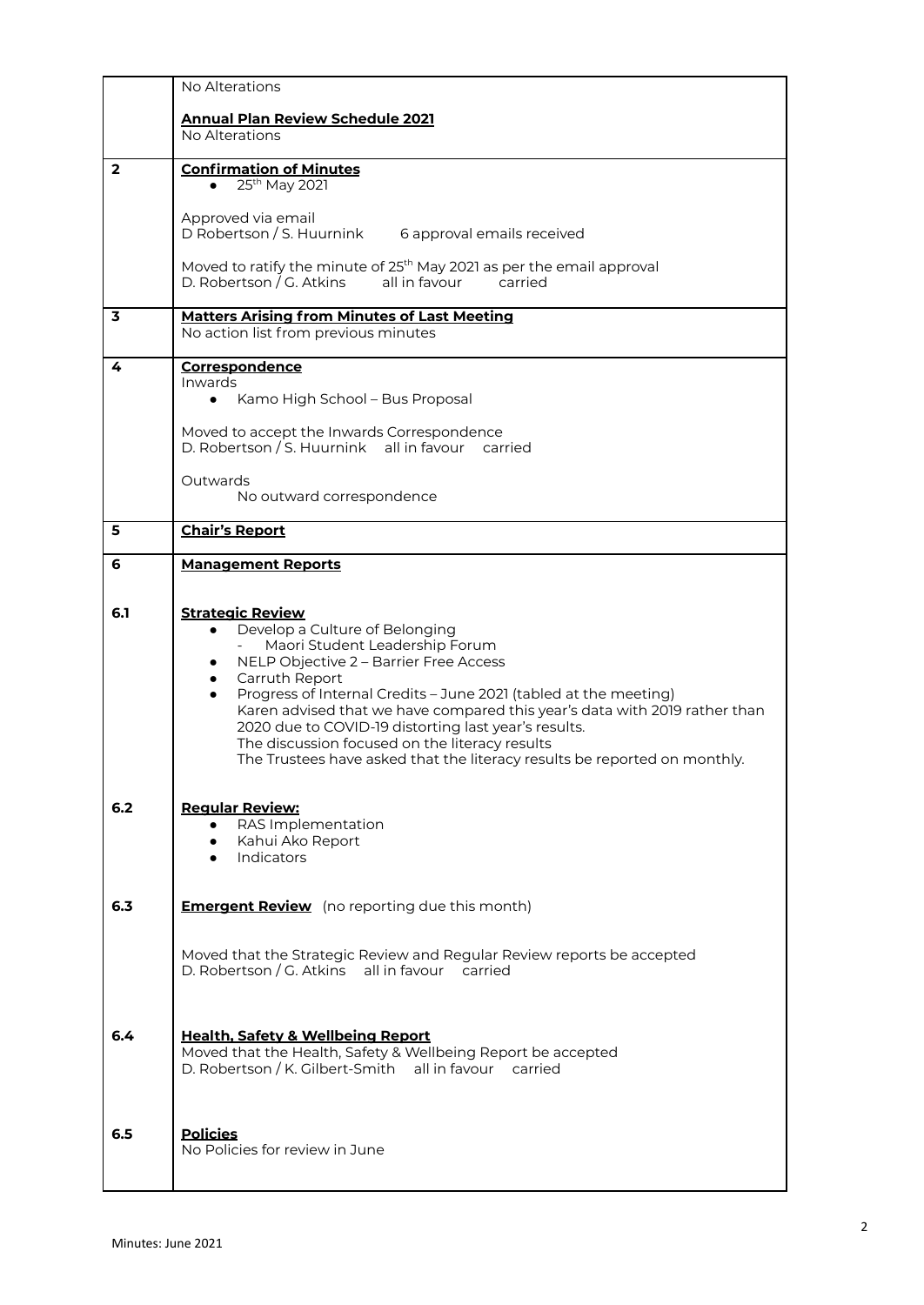| 6.6 | <b>EOTC Trips</b>                                                                       |
|-----|-----------------------------------------------------------------------------------------|
|     | Moved that the following EOTC trips be approved                                         |
|     | Nga Manu Korero Regional Competition                                                    |
|     | Panguru                                                                                 |
|     | 28 June 2021 to 30 June 2021                                                            |
|     |                                                                                         |
|     | Kaiàrahi / Futur Leaders Camp                                                           |
|     | Manaia Baptist Camp                                                                     |
|     | 5 July 2021 to 6 July 2021                                                              |
|     | Y13 Economics Trip                                                                      |
|     | Wellington                                                                              |
|     | 7 July 2021 to 10 July 2021                                                             |
|     |                                                                                         |
|     | Hockey 1st XI                                                                           |
|     | Worner Shield Tournament - Hamilton                                                     |
|     | 21 July 2021 to 23 July 2021                                                            |
|     |                                                                                         |
|     | Squash Team                                                                             |
|     | NZSS Squash Tournament                                                                  |
|     | 5 August 2021 to 8 August 2021                                                          |
|     |                                                                                         |
|     | D. Robertson / G. Atkins all in favour carried                                          |
|     |                                                                                         |
|     |                                                                                         |
|     |                                                                                         |
| 6.7 | <b>Funding Applications:</b>                                                            |
|     | Moved to approve application to Oxford Sports Trust for the following                   |
|     |                                                                                         |
|     | \$3,560.87 Transport - Y12 / Y13 Tourism / Y12 Business Studies trip to Rotorua         |
|     | \$616.52 Transport - Squash Teams to participate in NZSS Tournament                     |
|     | \$2,568.00 Accommodation - Squash Teams to participate in NZSS Tourn.                   |
|     | \$11,582.40 Chromebooks x30                                                             |
|     | \$1,737.74 Plants - planting by Waiharohia Stream                                       |
|     | \$1,563.48 Freezer for breakfast club                                                   |
|     | D. Robertson / B. Woodgates all in favour<br>carried                                    |
|     |                                                                                         |
|     |                                                                                         |
|     |                                                                                         |
| 7   | <b>Financial Committee</b>                                                              |
|     | A verbal report was given re the monthly finance meeting due to the fact the            |
|     | meeting was held the night before the BoT meeting.                                      |
|     |                                                                                         |
|     | Greg advised that currently Carruth Hostel is operating in a deficit and using previous |
|     | year's reserves. The Finance Committee recommended that a special meeting of the        |
|     | Board of Trustees be held as a Carruth Strategic Planning meeting. This was agreed      |
|     | upon and the date set for 20 <sup>th</sup> July 2021, 5:00pm.                           |
|     |                                                                                         |
|     |                                                                                         |
|     | <b>Audited Accounts:</b>                                                                |
|     | The audited accounts were received back from the Auditor on 31 May 2021 (morning)       |
|     | and uploaded immediately to the MoE data portal.                                        |
|     | Moved that the audited accounts for 202 be approved                                     |
|     | G. Atkins / D. Robertson all in favour carried                                          |
|     |                                                                                         |
|     |                                                                                         |
|     |                                                                                         |
| 8   | <b>General Business</b>                                                                 |
|     | Uniform Committee Report (tabled at the meeting)                                        |
|     | Karen spoke to this report.                                                             |
|     | There is an appetite for changing part of the uniform. Karen gave examples              |
|     | of the changes suggested for both the Polo Shirt and the Summer Jacket.                 |
|     | There is still more work to be done on this with wider consultation and the             |